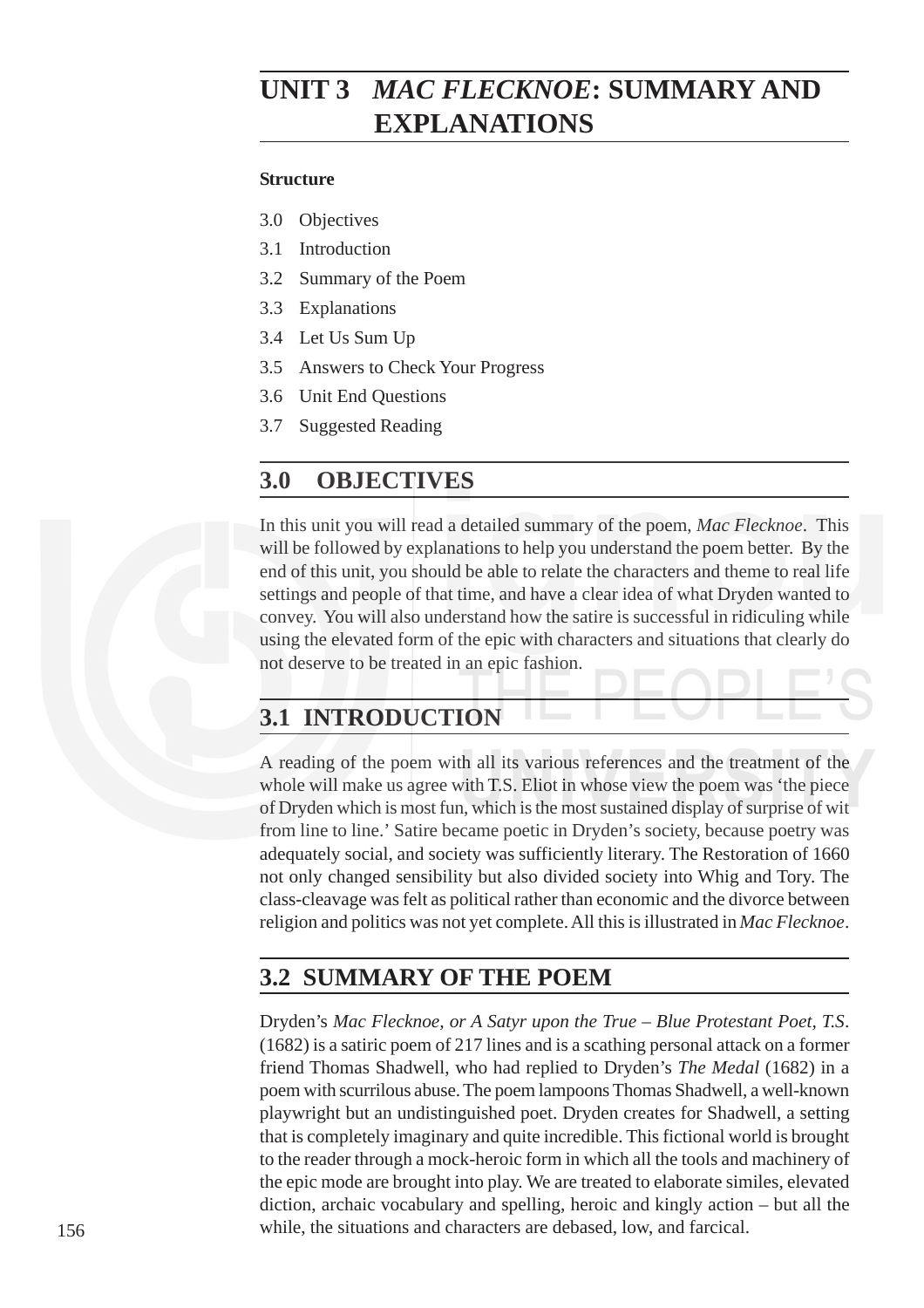Richard Flecknoe, who died in 1678, was an Irish priest and a poetaster (someone Mac Flecknoe:<br> **Summary and explanations** Summary and explanations who writes inferior poetry) who wrote a little good verse and a great deal of bad. This Richard Flecknoe was a stock subject for satire, and even Andrew Marvell wrote against him as early as 1645. Evidently, this suggested Dryden's choice of Flecknoe, as he noticed how natural the connection was between a bad poet and Flecknoe. Dryden and Shadwell of the Tory and the Whig parties respectively came to satirize each other, and Flecknoe's name was found handy because of the contemporary references to him by poets and critics. Flecknoe finds his true heir in his son (Mac) Shadwell, a garrulous Celtic bard, irrepressible and irresponsible.

The poem begins:

All human things are subject to decay, And, when Fate summons, monarchs must obey. This Flecknoe found, who, like Augustus, young Was called to empire, and had governed long. In prose and verse was owned without dispute through all the realms of Nonsense absolute.

The elevated tone of the opening couplet crashes once Flecknoe emerges as a foolish Augustus having "governed long in prose and verse" but "through all the realms of Nonsense absolute". Flecknoe, a prince among fake poetasters, realizes that he has ruled too long and decay is only the order of the day and the call of Fate cannot be ignored. And this aged prince does at length debate to settle the succession of his state (of "Nonsense absolute") and ponders which of all his sons was fit to reign and wage immortal war with wit. He decides:

> "Shadwell alone my perfect image bears Mature in dullness from his tender years; Shadwell alone of all my sons is he Who stands confirmed in full stupidity".

Thus Shadwell comes out as the right choice for the succession because he is described as "Mature in dullness from his tender years" and "stands confirmed in full stupidity". Dryden's personal satire against Shadwell can be noticed here as coming out very directly.

The poem next goes on to describe the site of the coronation which has been selected to be in the disreputable quarters of London:

> "Amidst this monument of vanished minds; Pure clichés the suburban muse affords….. Here Flecknoe as a place to fame well known Ambitiously designed his Shadwell's throne."

So the place chosen for the coronation is also presented with a sarcastic venom that actually delights the readers. The monument chosen has been described as one of "vanished minds", and the place chosen is praised mockingly and ironically as one well known to fame, and Flecknoe is presented as ambitiously designing his Shadwell's throne. The mock-heroic tone of Dryden can be noticed running

# **Mac Flecknoe:**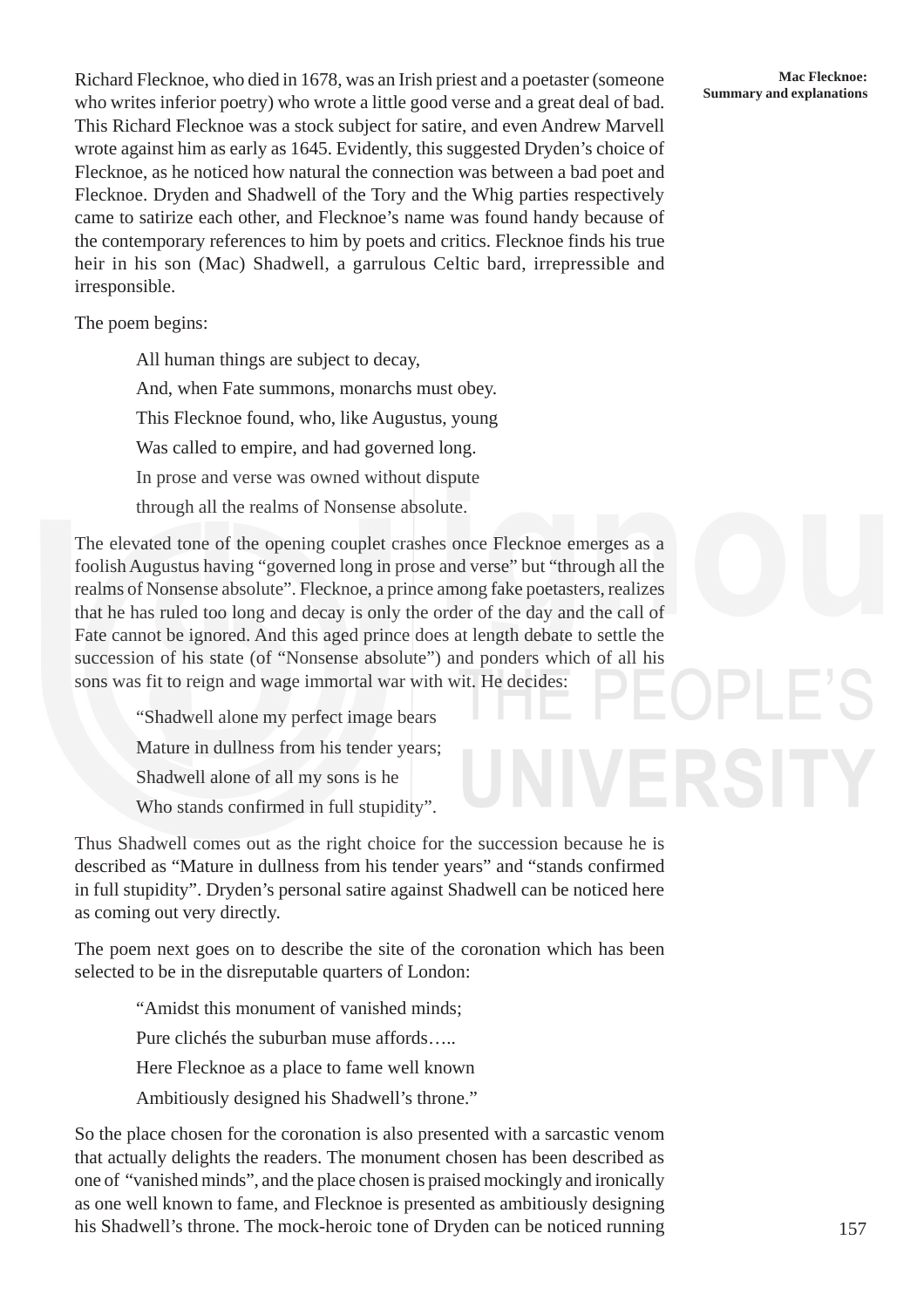**FLECKNOE** through such descriptions. This monument chosen in the disreputable quarters of London is actually only a wretched Nursery – a training centre for actors, where only stupid dramas are the usual favourites.

The next few lines describe the actual coronation of Shadwell:

"The hoary prince in majesty appeared

High on a throne of his own labours reared,

At his right hand our young Ascanius sat

Rome's other hope and pillar of the state

His brows thick fogs instead of glories grace,

And Lambent dullness played around his face".

The "hoary Prince" is Flecknoe, and the throne is made up of his own books. The reference to Ascanius takes us back to the relationship between Ascanius and Aeneas. Shadwell is to Flecknoe what Ascanius was to Aeneas. The gently brilliant "dullness" playing around Mac Flecknoe's face once again reinforces the satiric thrust on Shadwell.

In the next few lines, come Flecknoe's unusual prophecy and unique benediction. The father invokes God's blessings on the son and visualizes a bright future for him in a prophetic mood:

"Then thus continued he: My son advance

Still in new impudence, new ignorance.

Success let others teach, learn thou from me

Pangs without birth and fruitless industry".

So Shadwell is given an unconventional benediction in which he is blessed to advance still in "new impudence" and "new ignorance". Flecknoe desires Shadwell to learn from him how to produce "pangs without birth" and "fruitless industry". The poem ends with Flecknoe suddenly and dramatically disappearing, thus putting an abrupt end to the entire procedure. The last few lines of the poem give almost an anticlimactic bang:

"He said, but his last words were scarcely heard,

For Bruce and Longville had a trap prepared.

And down they sent the declaiming bard,

Sinking, he left his drugget robe behind

Borne upwards by a subterranean wind.

The mantle fell to the young prophet's part

With double portions of his father's art".

Bruce and Longville are actually characters in Shadwell's *Virtuoso*, and the drugget robe is made of coarse woollen cloth. So as the "declaiming bard" (Flecknoe) says his last words to the young prophet (Shadwell), the father's mantle falls on Shadwell with double force.

Satire as we know it today, is basically the legacy of Jon Dryden and it all begins with *Mac Flecknoe*. The names that we associate with modern satire are writers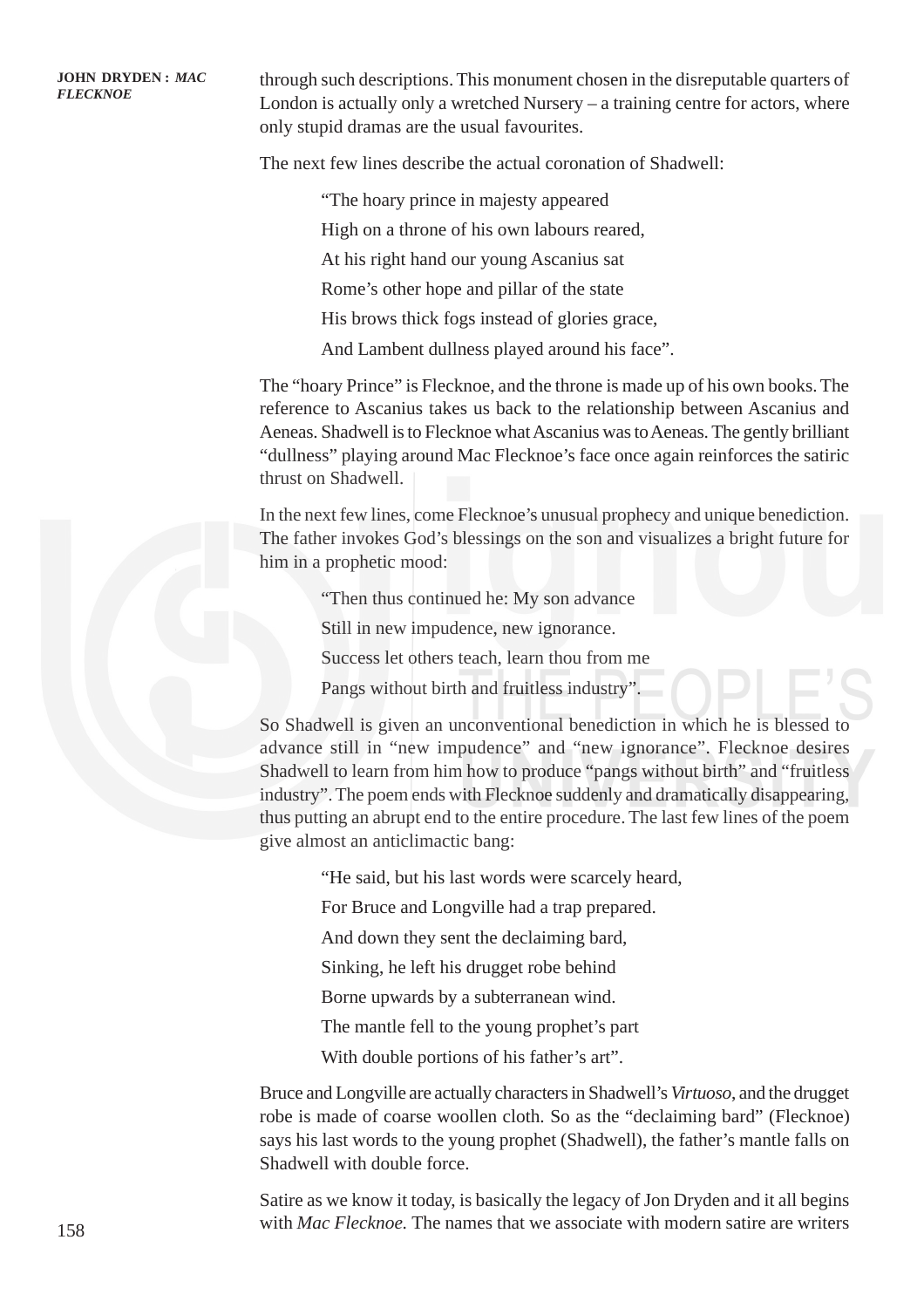**Summary and Swift, Alexander Pope, and Voltaire but their satirical works are Mac Flecknoe:**<br> **Summary and explanations** drawn directly from the marvelous wit, fantastic hyperbole (exaggeration) and the epic irony of Dryden's masterpiece, *Mac Flecknoe*. We can see the echoes of Dryden's mock-heroic style (excessively elevated tone) that is used to mock and parody their subjects. *Mac Flecknoe* is a long and complicated poem with a number of references and much of the cultural context may be a little difficult to understand. However, like any other satire, it is a commentary on the social and literary scene of that time and is a great satire because it has stood the test of time. Even though many of the references have lost their specific relevance, it remains a clever commentary on a topic that will always be relevant – bad writers and shoddy writing. Through his inventive use of satire, Dryden shows that he's not just a poet, but also a comedian, a critic, and a dissident.

## **3.3 EXPLANATIONS**

The first line of the poem creates the illusion of its being an epic poem about a historical hero. The next lines talk about Mac Flecknoe, a monarch who instead of ruling an empire, rules over the realm of Nonsense.

Couplet 1 is a general reflection. It soon becomes evident (line 6) that the serious tone is really serio-comic. The funny and ironic comparison of Flecknoe with the Roman Emperor, Augustus Caesar and the word 'Non-sense' in line 6 shocks the reader into an awareness of the real satirical meaning intended by the poet. The bathos (anticlimax) is repeated in line 12 in the phrase 'War with wit'. For Dryden's meaning of the word 'Wit', you may read the units on the Augustan Age and also that on his life. This word has undergone a change of meaning since the Augustan Age. 'Dullness' (line 16), 'stupidity' (line 18), 'Thoughtless' (line 26) are vituperative words. But Dryden adorned abuse with the semblance of majesty.

Lines 21 -24 - parody of a passage in Cowley's epic *Davideis*, I:

Here no dear glimpse of the sun's lovely face,

Strikes through the solid darkness of the place;

No dawning morn does her kind red display;

One slight weak beam would here be thought the Day.

Notice how Dryden twists the imagery of the play of light and darkness into metaphorical 'Beams of Wit', 'rising fogs'. 'Lucid interval' means short spells of sanity between fits of lunacy. 'Lucid' literally means 'bright' and 'clear'. Metaphorically, it means clear reasoning or literary style. Shadwell was the best choice, because he never 'deviates into sense'. The exaggeration or distortion is deliberate.

In line 27, 'Thoughtless as Monarch Oakes' is a simile for the 'goodly Fabrick', the bulky figure, of Shadwell. Og in *Absalom and Achitophel* (11) is Shadwell. There we have a detailed, if less poetic and more angry or virulent, description of his physical appearance.

Lines 29-32 - Thomas Heywood (1574-1641) and James Shirley (1596-1666) were inferior dramatists. In line 103, we have 'Much Heywood, Shirley, Ogleby there lay' among the heap of neglected authors. John the Baptist (the prophet) prepared the way for Christ the Messiah. Flecknoe also was sent before but to prepare the way. Notice the disproportion of the analogy which makes it absurdly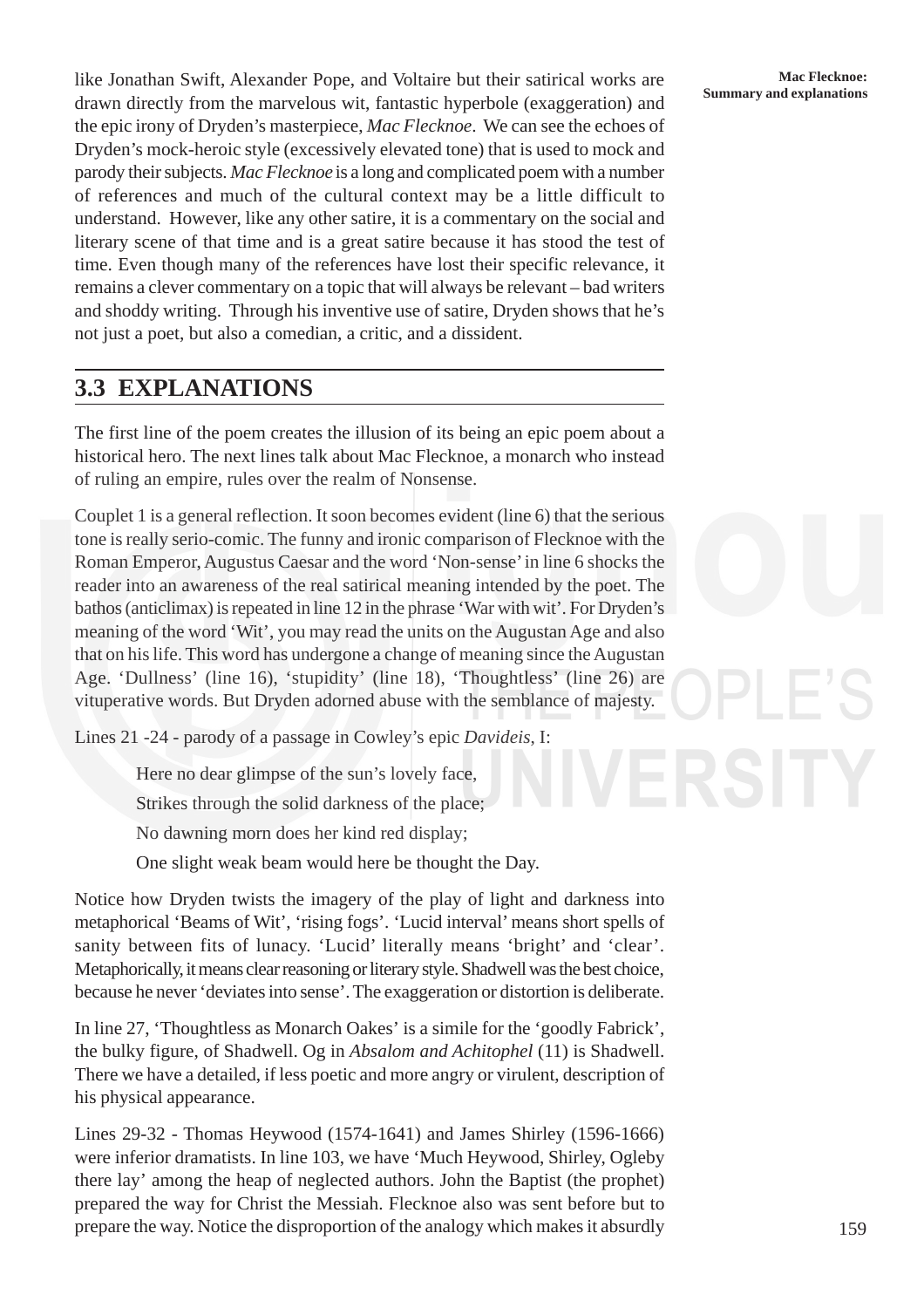**FLECKNOE** comic. But the analogy is not stated, it is only hinted. You can further see that if Dryden is being unfair to Heywood and Shirley, he is being more than fair to Shadwell as of their 'type'.

> Line 33 - Norwich, a town in Norfolk, the birth place of Shadwell, produced rough wool from which coarse woolen garment (drugget) was prepared. An obscure, incidental reference reinforcing satire.

> Lines 35-36 - Flecknoe's self-congratulatory reference to his musical composition which pleased the King of Portugal.

> Lines 37-40 - Shadwell was a musical entertainer at the court of Charles II. The incident mentioned in these lines has not been traced. Moreover, lines (37-50) parody Waller's serious occasional poem of the Danger His Majesty...escaped... at St. Andrews.

> Line 42 refers to the fate of Sir Samuel Hearty, a Coxcomb who 'takes himself to be a Wit' in Shadwell's *The Virtuoso* (1676).

> Line 43 - Arion, ancient poet and musician, was brought on shore by dolphins charmed by his song. He had been thrown overboard by sailors conspiring to murder him.

> Lines 44-46 - The lute 'trembling' is at once literal and metaphorical. 'Treble' and 'bass' are technical terms describing two types - treble is a shrill note and bass is deep and grave. 'The treble squeaks for fear, the basses roar' in Shadwell's music. Dryden loved music, and his Odes and songs show that the music of his composition was superior.

> Lines 47-50 - In these two couplets, the comedy or farce continues. The effect of Shadwell's music is described. Pissing Alley is a lane between the Strand and Holywell Street in London.

> Aston hall - the supposed palatial house of Lord Aston, a dull-headed scribbler. The music resounds in the lane and the house. Observe that the echoes call Shadwell and pay attention to the elevating rhythm, reminiscent of the majestic rhythm of the *Ode on St. Cecilia's Day*. The little fishes are a comic substitute for the dolphins of the myth about Arion. Dolphins are sensitive to music. Fishes are not. Secondly, the crumbs of toast tempt the fishes to gather round pleasure-barges.

> Lines 51 -52 - Shadwell is described as the leader of his musical band, making wild gesticulations with his hand. Notice the words 'Prince' for its heroic association, and 'Threshing' for its agricultural context.

> Lines 53-54 - *Psyche*, an opera by Shadwell. It was elaborately produced at Dorset Garden in February 1675 with a company of French dancers led by 'the most famous master, St. Andre'.

> Line 57 - One of the king's musicians, Singleton (d.1686) was often employed in the theatre.

> Line 59 - Villerius - the name of a character in Davenant's semi-opera, *The Siege of Rhodes* (1656) which Dryden described as the first rhymed play. Singleton turned 'pale with envy' at the success of the music of Shadwell. Villerius appears with a sword in one hand and a lute in the other, thus combining ridiculously musical and military accomplishments. Singleton swore that he would never act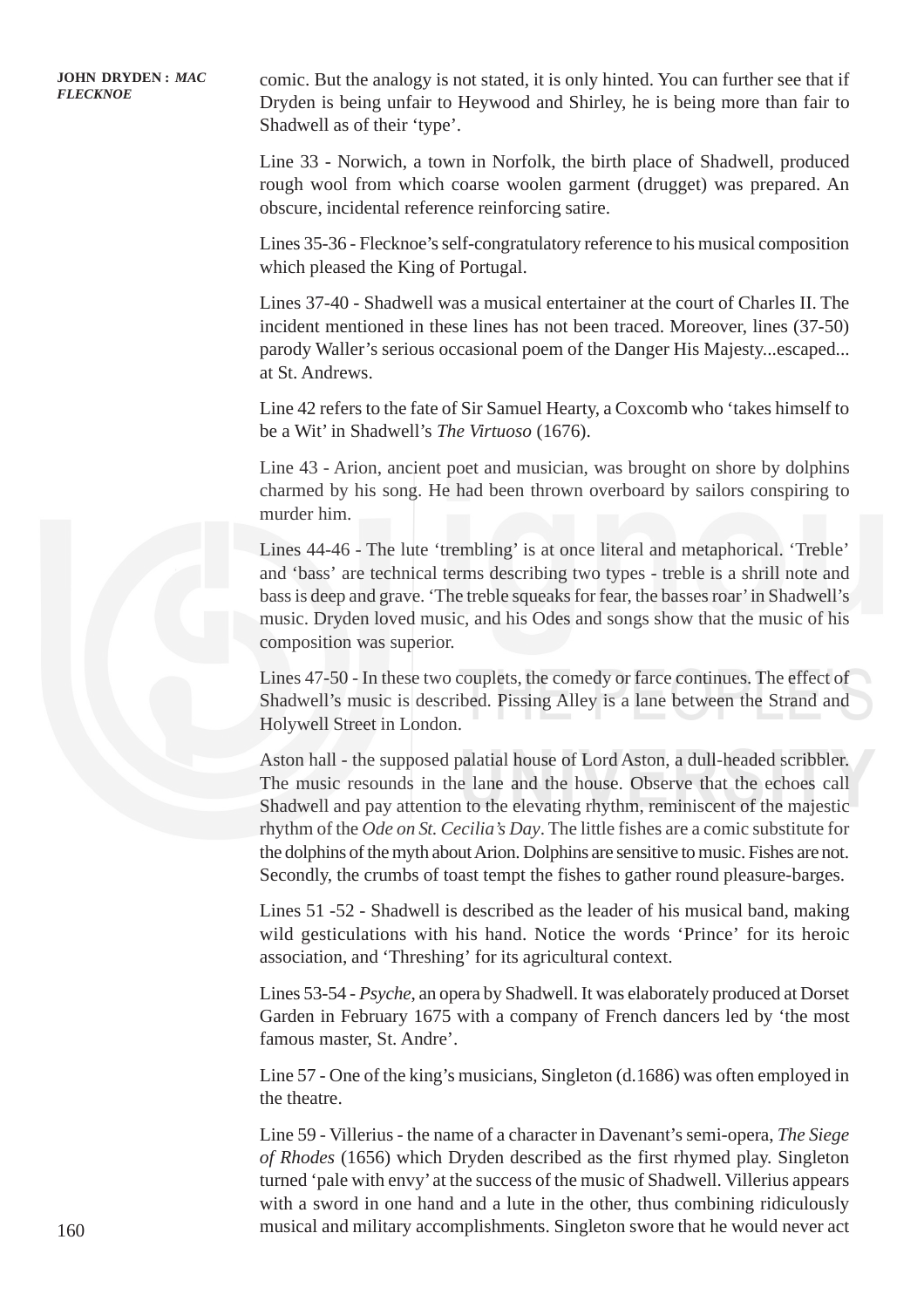**Sullerius anymore because Shadwell's** *Psyche* had thrown all other operas into **Summary and explanations**<br>**Summary and explanations** the shade.

Line 61 - See how pathos is manipulated. Look at the word 'boy'. The old Sire's hopes from his joy has a touch of the universal sentiment of fathers. Cowley, in *Davideis* ii) noted that the Hebrew use of the word Boy applied to a boy of ten as well as to a man of thirty six. Shadwell was 36 in 1678, the year of the composition of *Mac Flecknoe*.

Lines 64 - 65 - London in the terror of the Popish Plot. During the period of the Roman occupation of Britain, London was called 'Londinium Augusta'.

Line 67 - Barbican was a small round tower on the outer gate of the fort for the posting of an advance guard.

Line 69 - Fate has so ordained that 'of all the pile an empty name remains', the poet's way of stating that it is in a state of ruin, an empty name.

Lines 70 -74 - The Nursery - an institution which trained actors and actresses for the stage.

Lines 72-77 - parody Cowley's *Davideis* i, particularly the following lines:

Where their vast courts the mother-waters keep.

And undisturbed by moons in silence sleep...

Beneath the Dens where unfledged tempests lie,

And infant winds their tender voices try.

T.S. Eliot spoke of the prejudice which dismissed the material, the feelings, of Dryden's poetry as unpoetic. Poetic emotion is distinguished by him from personal emotion.

Notice the transformations:

'mother-waters' becomes 'mother strumpets'

'Moons' becomes 'watch'

'Dens' is replaced by 'a Nursery'

'Tempests' becomes 'Actors'

'Winds' becomes 'Punks'

All these are distortions, turning the sublime into the bathetic, the serious into the serio-comic. Dryden's Nursery', thus, has a literary source in Cowley's 'Dens'. The mock-heroic effect is so created.

Line 78 - Maximin is the hero of Dryden's heroic play *Tyrannic Love or The Royal Martyr*. The rant and bombast of Maximin's declamations defying the Gods made it fashionable in the heroic tragedy of the time. Remember, Dryden was satirised in *The Rehearsal*. The hero of the heroic tragedy can (in a couplet from *The Rehearsal*):

Make proud Jove, with all his thunders, see

This single arm more dreadful than is he.

Lines 79 -80 - John Fletcher (1579- 1625) who collaborated with Beaumont was an Elizabethan dramatist.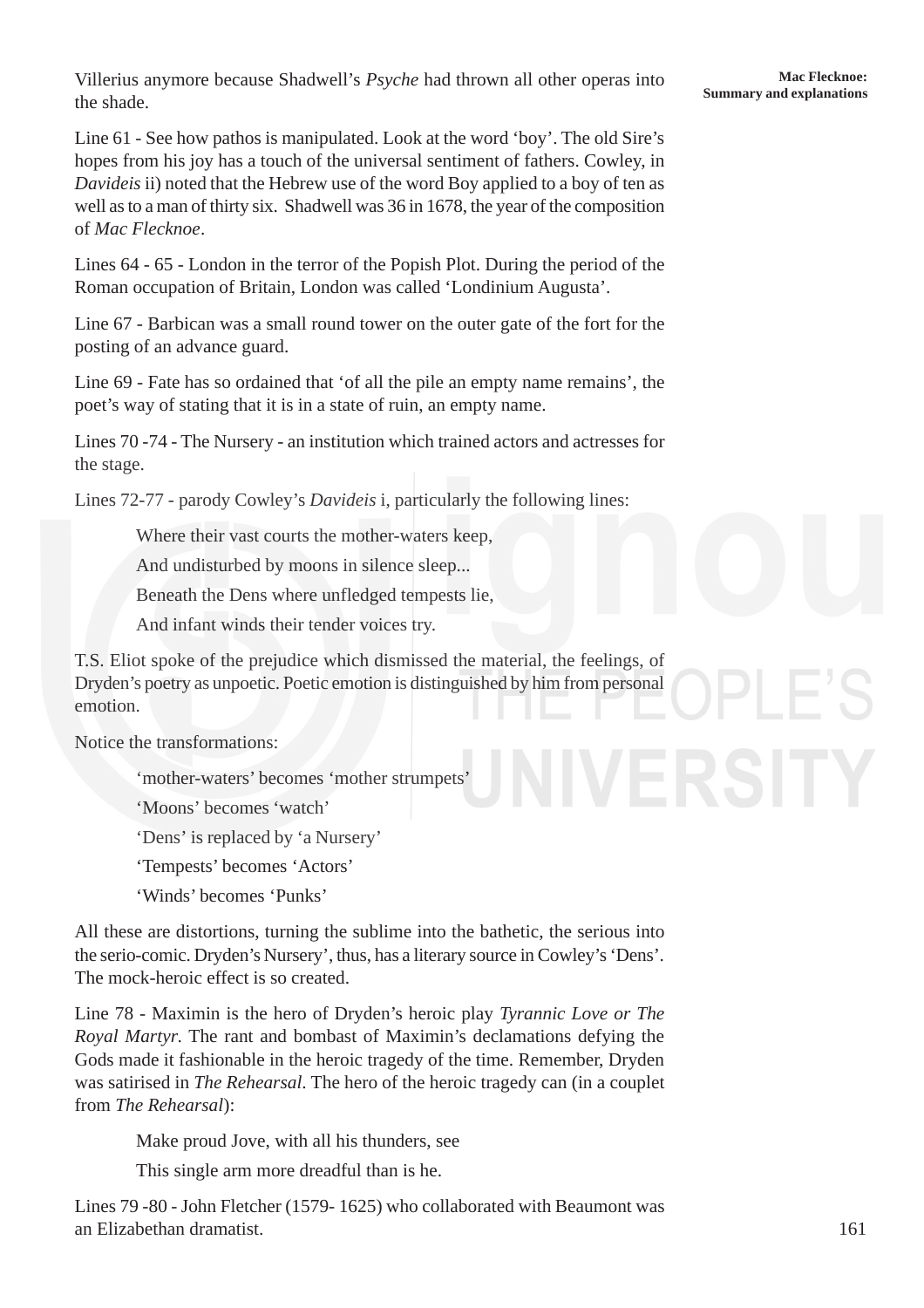**FULLY STATE:** MAC Buskins - high-heeled shoes usually worn by actors in tragedy. Symbol of tragedy. FULLY STATE:  $MAC$ 

Socks - Low heeled light shoes worn in comedy.

Ben Jonson - the famous comic poet and neo-classic critic.

Line 81 - Simkin - a cobbler in an interlude, a stupid clown intriguing with an old man's wife.

Line 82 - Dryden borrowed the phrase from Davenant's Gondibert (IV, 36):

This to a structure led, long known to fame And call'd the moment of vanished minds.

Line 83 - Clinches – puns 'the suburban Muse' of poetasters.

Line 84 - Panton - a celebrated punster of the day.

Line 87 - Dekker - Elizabethan comic dramatist. The prophecy referred to here is perhaps Dryden's own invention. Dryden was prejudiced against Dekker possibly because of his confrontation with Ben Jonson. Ben Jonson had satirized him in *The Poetaster* (1602), and Dekker had replied in *Satiromastix*.

Lines 90 -93 - Shadwell's early plays are satirised. *Psyche*, a rhymed opera, *The Miser* (1672), *The Hypocrite* (1671), and *The Humorists* (1671) are 'three as silly Plays as a Man would wish to see'. The remark was made by Settle in the Preface to *Ibrahim* (1677). Dryden's critical controversy with Settle is, by the way, described at length by Dr. Johnson in his *Life of Dryden*.

Raymond is a character in *The Humorists* and Bruce in *The Virtuoso* (1676).

Line 94 - Refers to Virgil, *Aeneid* iv.173 ff.

Line 97 – near - Bun-Hill and distant - Watling Street - from far and near. Bun Hill is in Finsbury district of London suburbs in the north, and Watling Street is old Roman Road in South Britain.

Line 102 - For Heywood, Shirley see the note on line 29. Ogleby was John Ogleby, dancing master and poetaster. He translated Homer and Virgil. In the *Dunciad*, Pope calls him 'Ogleby the great'. The Scottish poet was also the founder of the Dublin theatre, printer, translator and cartographer.

Line 104 - The King's customary 'Yeomen of the Guard' are burlesqued here. 'Bilk't Stationers for Yeomen'. Cheated booksellers were there. Oldham said that Shadwell was cursed by the broken stationers.

Line 105 - Henry Herrigman, the publisher, was also Dryden's publisher.

Lines 108-111 - Dryden parodies Virgil, *Aeneid*. Ascanins, Son of 'Aeneas, was the second hope of Rome, the first was Aeneas himself. The epic heightening makes the mock-epic admirable poetry. 'Pillar of the State' imitates Milton's'

With grave aspect he rose

And in his rising seemed a pillar of state (*Paradise Lost*)

The fiery halo over the head of locus signifies glory in Virgil's *Aeneid*, lambent radiance is burlesqued in 'lambent dullness'.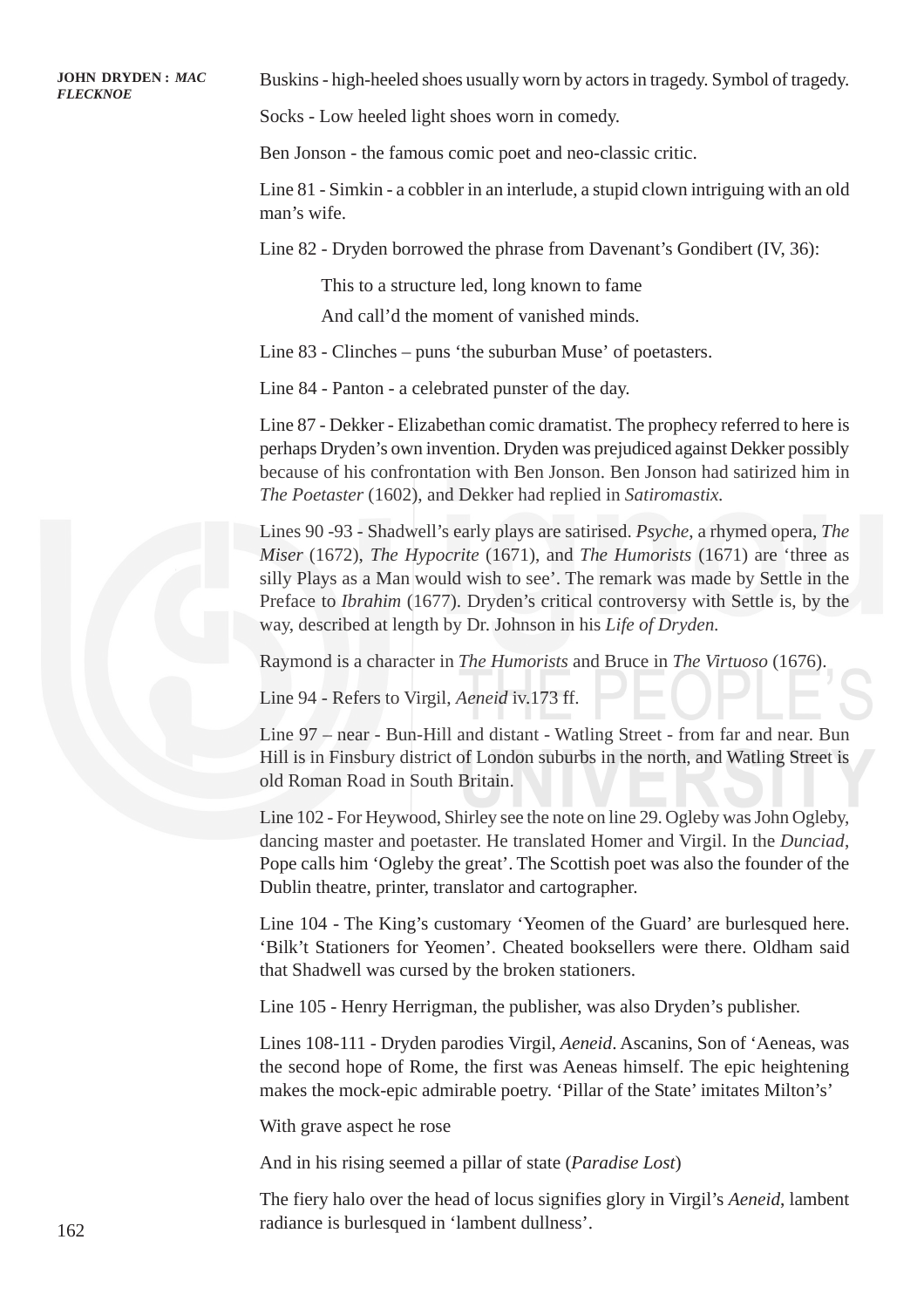Line 118 - 'Sacred Unction' signifies the holy oil used to anoint in a religious ceremony like baptism or coronation.

Lines 120-121 - When the king leaves the Abbey after coronation, the Orb ('Ball' in the poem) is in the left hand and the sceptre in the right. The 'mug of ale' refers to Shadwell's love of ale. Refer to the note on line 27 above.

Line 125 - *Love's Kingdom* is a tragi-comedy by Flecknoe.

Line 126 - 'Poppies' is soporific, parching and sterilising - an aphrodisiac but not fertilizing. The sexual implication of Psyche springing from his 'loins' is related to barren poppy. Shadwell was said to be an opium-addict.

Lines 129-131 - Romulus is the legendary founder of Rome. He disagreed with his twin-brother Remus about the site of the city and they decided the question by augury (omen). Twelve owls are supposed to be auspicious augury. The reference to the heroic legend makes fun of Shadwell.

Lines 134- 138 - Parody of the classical representation of Jupiter and Virgil's description of the Sibyl in *Aeneid*. Also, Milton's *Paradise Lost*: 'Thrice he assayed to speak and thrice...'

Flecknoe's second speech is inspired. The burlesque of epic convention here is noticeable. The inspiration is of course mock-heroic and comic.

Lines 139-140 - Ireland, homeland for Flecknoe, is fatherland for Shadwell.

Barbadoes is the British West Indies. Western main is the Atlantic Ocean. Ireland and Barbadoes are chosen because they are remote and uncivilized regions. The idea is that in these countries people would take his dullness as brilliance.

Line 143 - *Love's Kingdom* is the title of a tragi-comedy by Flecknoe. The father naturally wishes his son to achieve more than he himself did.

Line 144 - The epic style of benediction is burlesqued.

Lines 147-1 48 - Virgil, *Aeneid* burlesqued.

Line 149 - In the *Prologue to The Virtuoso* (1670) Shadwell declared that 'Wit, like China, should long buri'd lie', and hit at 'Drudges of the Stage' like Dryden who were 'bound to struggle twice a year'.

Line 151 - Sir George Etherege. The following lines refer to his plays. Dorimant, Mrs. Loveit, and Fopling are characters in *The Man of Mode;* Culley in *The Comical Revenge*; and Cockwood in *She Would if She Cou'd.* The epithet 'gentle' is used by Dryden because Etherege did not choose to reply to Shadwell when the latter lampooned him. Etherege is credited with having written 'the pattern of genteel comedy' and is regarded as the forerunner of Congreve, Goldsmith and Sheridan.

Lines 163-164 - Sedley wrote a poor prologue for Shadwell's *Epsom Wells* (1673), and was said (in spite of Shadwell's denial) to have helped him write the play.

'hungry' may mean devoid of wit.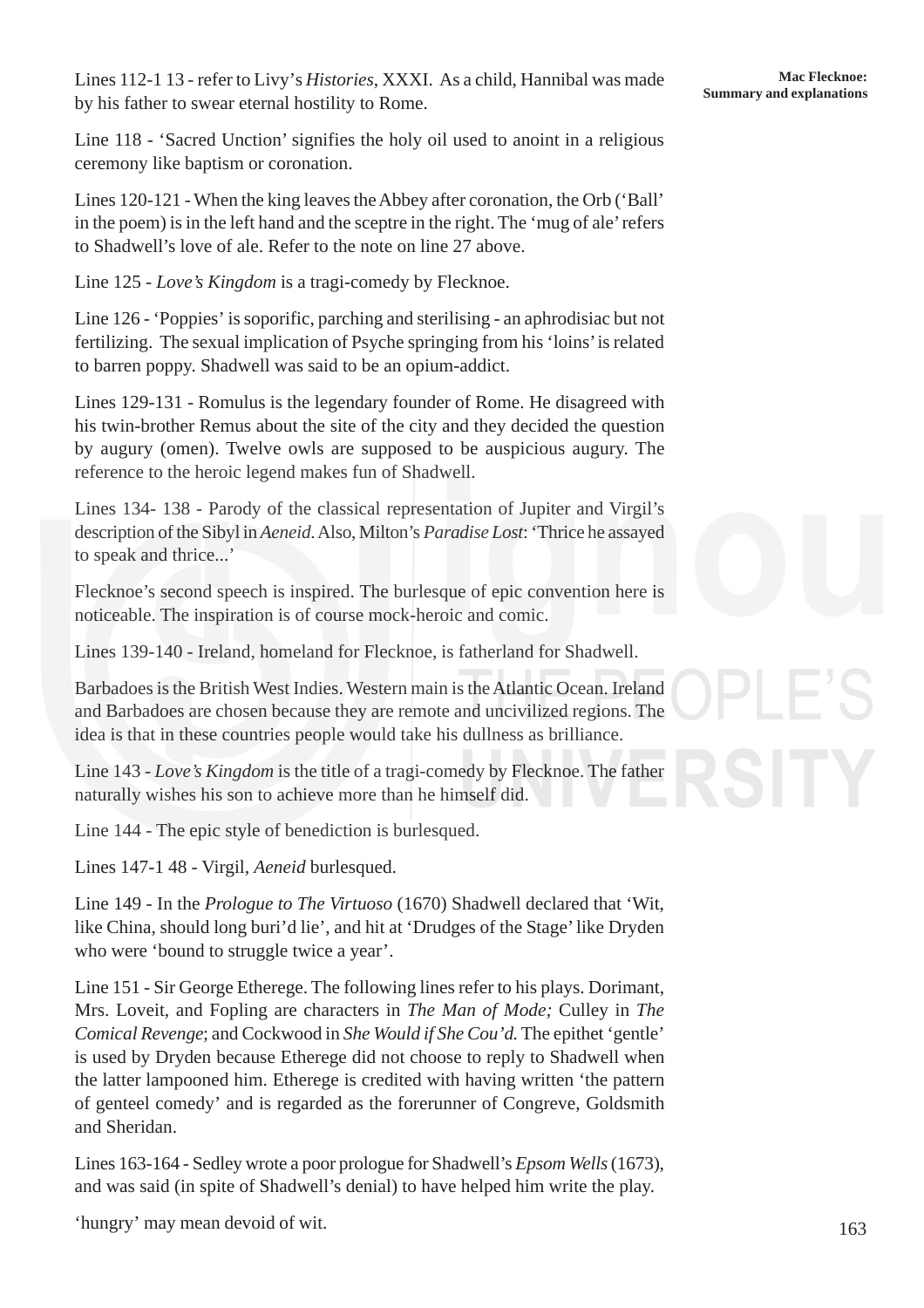**FLECKNOE** Line 168 - 'The greatest master of Tropes and figures', 'the most Ciceronian FLECKNOE coxcomb' in Shadwell's *The Virtuoso*. A pompous fool who 'never speaks without Flowers of Rhetorick'.

Shadwell is as great a fool as his Sir Formal Trifling, the character in his play.

Line 170 - Till 1678, Shadwell had dedicated five of his nine plays to the Duke or Duchess of Newcastle. Newcastle is to the north of England. Hence 'northern dedications'.

Line 171 - 'false friends'. Dryden and Shadwell differed on Jonson. Dryden had tried to correct Shadwell's opinion of Jonson in vain. So 'false' as friend. Notice the irony. Jonson is 'hostile' (Line 172).

Lines 173-1 74 - Parody of Virgil, *Aeneid.* For 'Ogleby', see note to Line 102 above.

Lines 179-180 - The reference is to a ridiculous love-scene in Shadwell's opera *Psyche*, where the heroine (Psyche) sweeps the dust to show her humility.

Line 181 - Dryden echoes Sir Samuel Hearty in *The Virtuoso*: 'hold thy peace, with a whip-stitch, your nose in my breech'. The phrases of this line are all from Shadwell's plays.

'to sell bargains' meant to make a fool of, to make obscene exchanges in conversation.

Line 182 - In the dedication to *The Virtuoso*, Shadwell wrote: 'I have endeavour'd in the Play, at Humour, Wit and Satire, I say nothing of impossible, unnatural Farce Fools, which some intend for comical, who think it the easiest thing in the world to write a Comedy'. His own promise 'dwindled to a farce'.

Lines 183-184 - Plagiarism from Fletcher and Etherege is the criticism here. But the pilferage was unassimilated like oil on waters (Line 185). Dryden referred to the similarities of situation between *Epsom-Wells* and Etherege's *She Wou'd if She Cou'd*.

Lines 189-92 - Parodying Shadwell's Jonsonian definition in the *Epilogue to the Humorists*:

A Humor is the Byas of the Mind,

By which with violence its one way inclin'd:

It makes our Actions lean on one side still,

And in all changes that way bends 'the Will.

Line 194 - 'likeness' to Jonson. Tympany: 'A kind of obstructed flatulence that swells the body like a drum' (Johnson).

Lines 195-196 - A Tun of Man: like Falstaff (*Henry IV*). Kilderkin: fourth part of a tun.

Lines 284-208 - Varieties of 'false wit'. Poems in shapes were common in the seventeenth century. George Herbert's 'Easter Wings' and 'The Altar' are famous examples.

An anagram is a change in a word from a transposition of letters. An acrostic is a short poem in which the initial letters of the lines spell a word.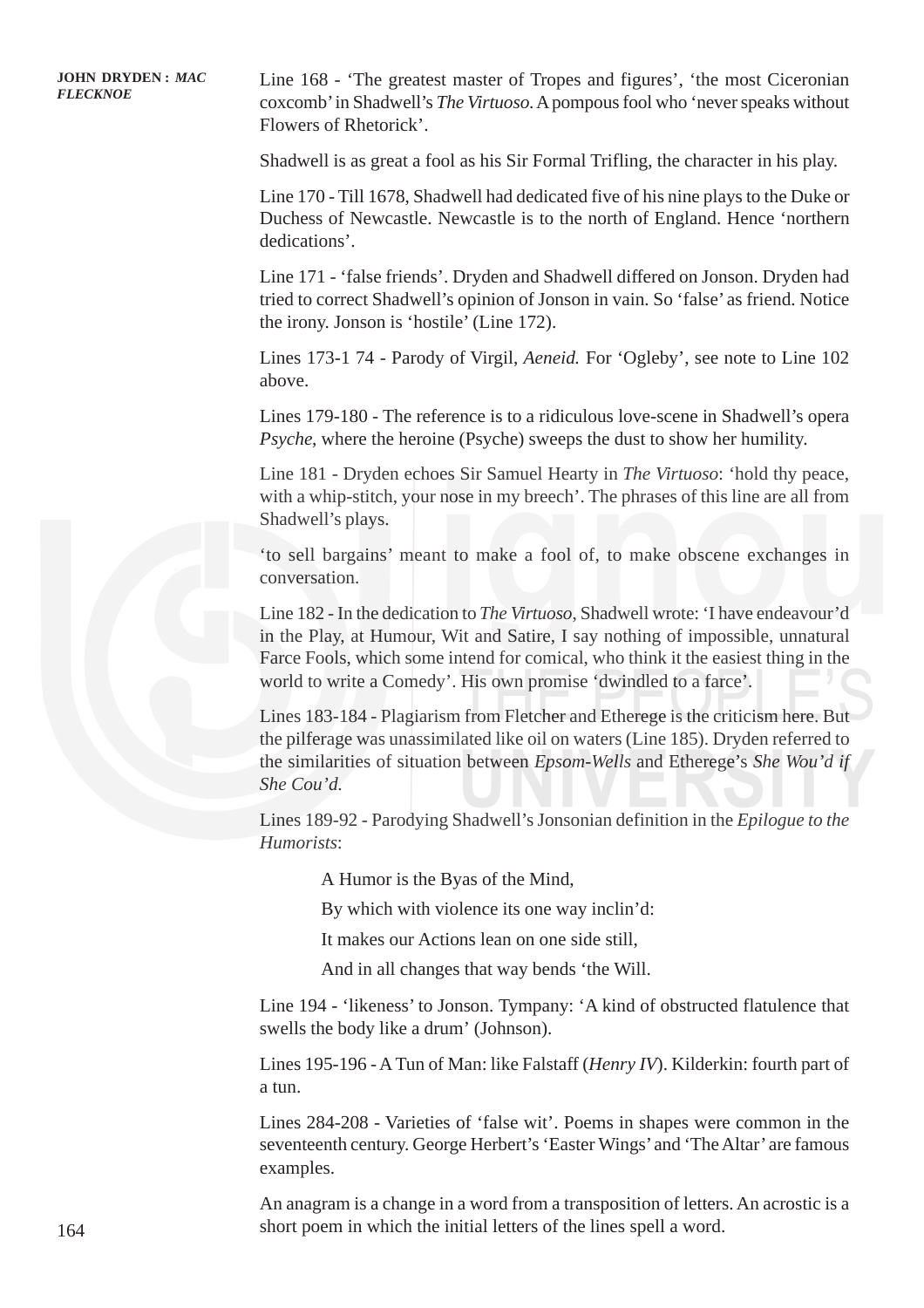Lines 212-213 - In *The Virtuoso*, Bruce and Longvil, 'Gentlemen of wit and sense' dispose of the rhetorical amorist Sir Formal through a trap-door in the very midst of flight of eloquence.

Lines 215 -217 - Parody of 2 Kings (*The Bible*). But whereas Elijah's mantle fell from him as he went up to heaven in the whirlwind, Flecknoe's is returned from below.

#### **Check Your Progress**

a) Comment critically on the dramatic significance of the following lines:

"All human things are subject to decay And when Fate summons, monarchs must obey"

........................................................................................................................

........................................................................................................................

........................................................................................................................

b) Explain briefly what Dryden suggests in the following lines:

"Shadwell alone my perfect image bears Mature in dullness from his tender years"

- c) Comment briefly on the following lines: "The hoary prince in majesty appeared High on a throne of his own labours reared"
- d) Discuss briefly the satiric effect created by the following lines: "Success let others teach, learn thou from me

Pangs without birth and fruitless industry"

e) Discuss the dramatic importance of the following lines:

"The mantle fell to the young poet's part With double portion of his father's art"

........................................................................................................................

........................................................................................................................

## **3.4 LET US SUM UP**

In this unit, we read a detailed summary of *Mac Flecknoe* with relevant quotations. We followed this up by explaining lines from the poem, bringing in all the references made by the poet to convey his thoughts and feelings. We saw that *Mac Flecknoe* is the finest short satirical poem in which Dryden has treated Thomas Shadwell with humorous contempt. The poem opens with Richard Flecknoe (whose name has already become a synonym for a fool), the poet-king of the kingdom of Nonsense deciding to abdicate the throne and to find a worthy successor. His choice falls upon Shadwell as, among all his (literary) sons,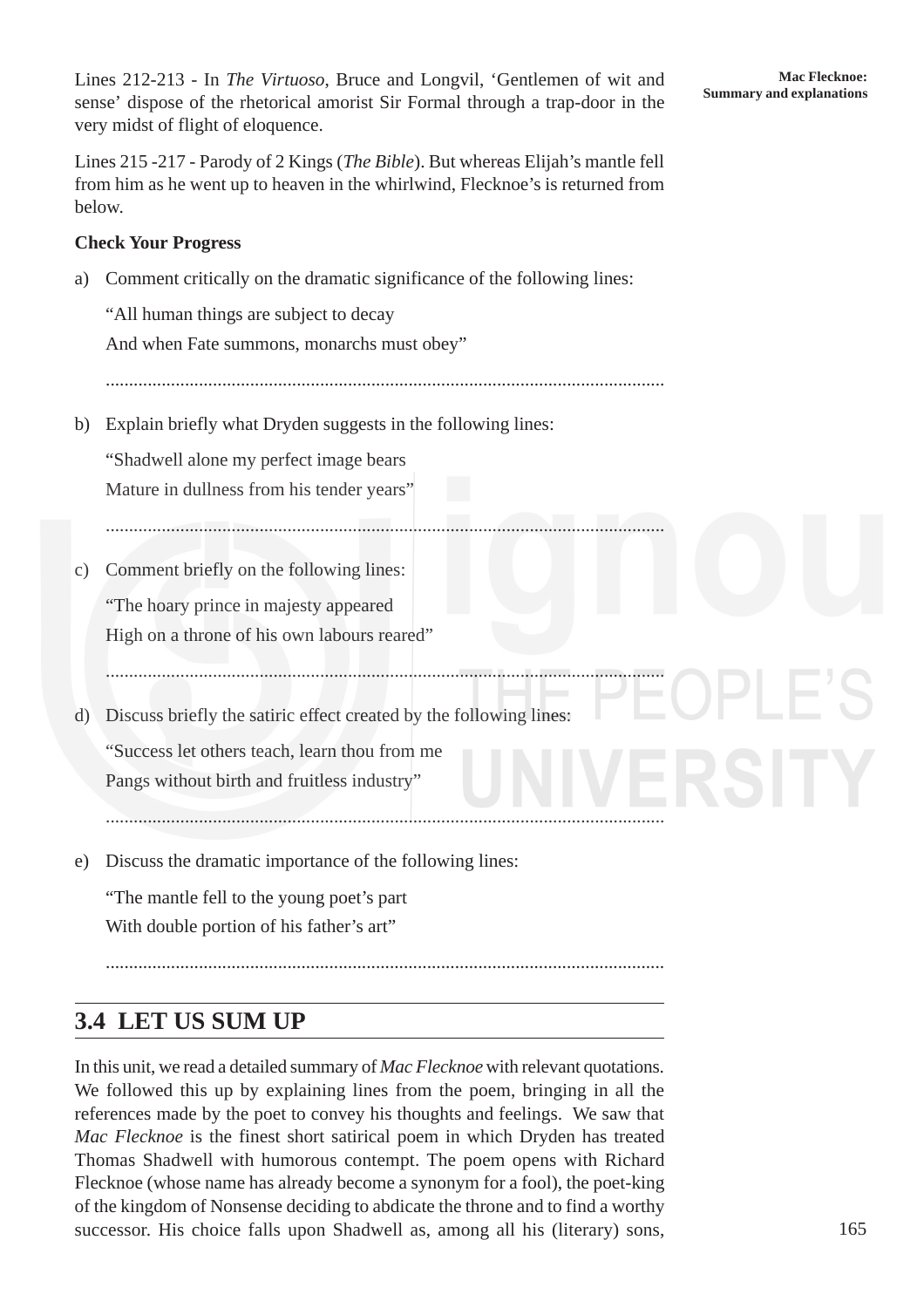**FLECKNOE** Shadwell is the fittest as he is the unparalleled poet of dullness. Mac Flecknoe FLECKNOE then goes on to deliver a speech on the merits of his son, Shadwell (or should we say, the lack of merits) during the coronation. The poem develops into a barely concealed, condemnation of both Shadwell's literary credentials as well as his character. The descriptions Dryden offers only serve the purpose of highlighting the incompetency of Shadwell and create the image of a fool ruling over peasants. The poem ends with the prophecy that Shadwell would write weak verse, bad plays and ineffective satires. He is advised to set his own songs to music and sing them. As Flecknoe speaks, he is sent crashing through a trap door and his mantle falls on Shadwell, symbolizing the passing on of the legacy of Nonsense.

# **3.5 ANSWERS TO CHECK YOUR PROGRESS**

- a) These opening lines of Dryden's Mac Flecknoe are dramatically significant because they set the mock-heroic tone of the entire poem. These lines set up a very serious tone in which all the human beings are described as mortal, and the ponderous truth that when the call of Death comes, even Kings have to respond. But the elevated tone of the couplet crashes once Flecknoe emerges with his "realms of absolute Nonsense". This couplet, therefore, raises the expectations of the readers which are later on only denied ironically.
- b) Dryden exposes the confirmed stupidity of Shadwell in these lines when Flecknoe is described here as positively admitting that of all his sons it is only Shadwell who resembles him perfectly as being dull and stupid right from his tender years.
- c) These lines describe ironically the actual place where Shadwell is to be crowned as the successor of Flecknoe. The "hoary prince" is Flecknoe himself, and throne prepared for Shadwell is one made up of the books of Flecknoe. So the mock-heroic satire of Dryden continues even here. The "prince", "majesty" and "throne" conjure images of grandeur which do not match the satiric story being narrated.
- d) The satiric effect created here by these lines is indeed pungent. Here Shadwell is given a unique, unconventional blessing in which Flecknoe desires him to learn from him how to produce "pangs without birth" and "fruitless industry". In a way, Flecknoe is actually asking Shadwell to be fruitless in his literary creations.
- e) The dramatic importance of these concluding lines is immense. Contrary to the opening couplet which started on a highly serious note, this concluding couplet ends with an anticlimactic bang. The last words of Flecknoe are scarcely heard as he suddenly falls in the trap-door which opens below his feet. But as Flecknoe falls, his woollen garment is carried upwards by a sudden gust of wind. This is the 'mantle' that falls on Shadwell, and he inherits from his father a stupidity which is two times more than that of Flecknoe. The stupidity of Flecknoe has only been doubled in the absurdity of Mac Flecknoe, and the lampoon *Mac Flecknoe* has reached its culminating point.

# **3.6 UNIT END QUESTIONS**

1. Why is Shadwell compared to an oak tree and why is he called the prophet of tautology?